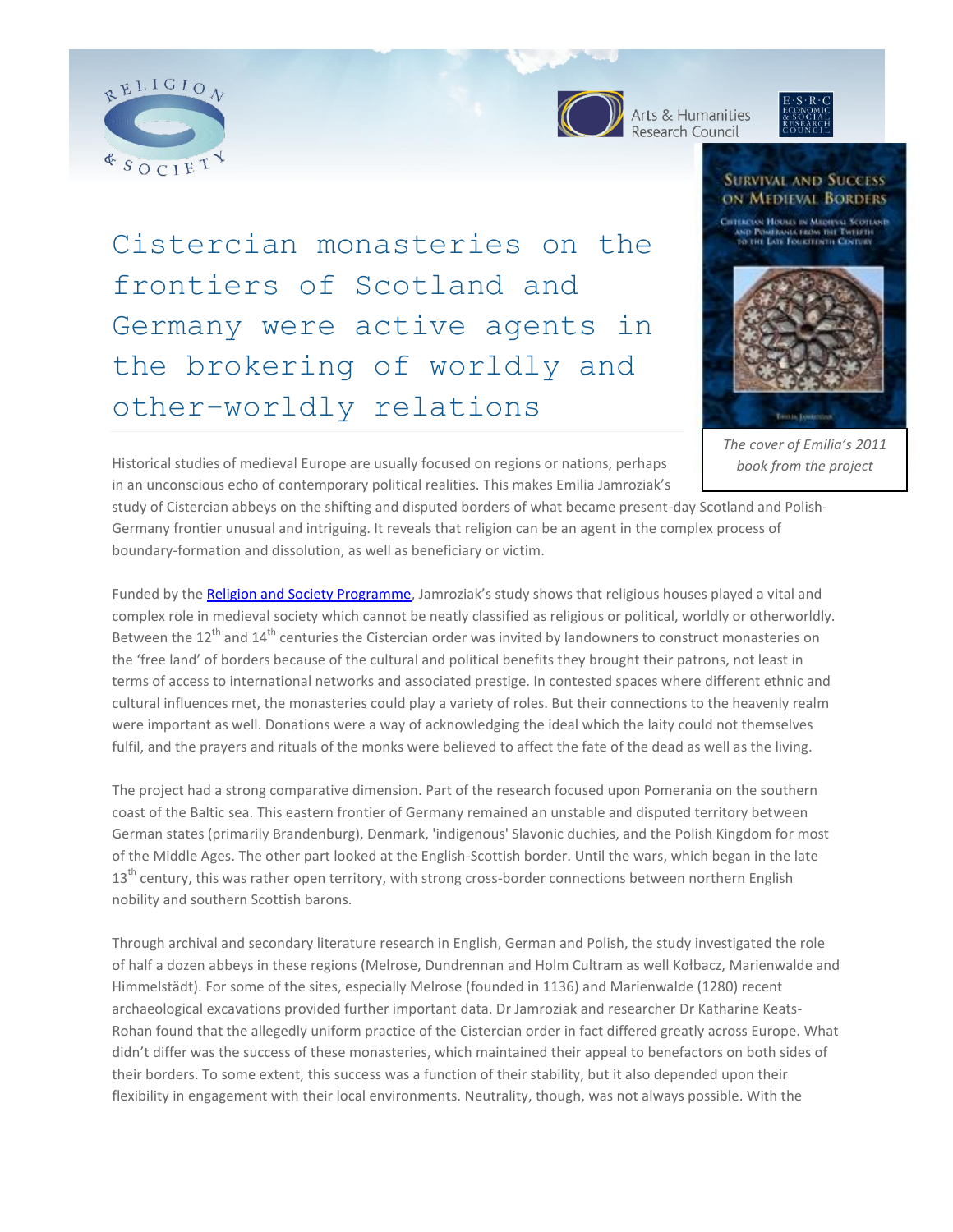



Arts & Humanities<br>Research Council



onset of wars in both regions in the  $13<sup>th</sup>$  century, monasteries became targets for attack not only by armies, but also impoverished neighbours. By the  $14<sup>th</sup>$  century political boundaries were starting to become more firmly drawn; the role and alignment of the monasteries would have to change again.

# Find out more...

- Listen to Emilia discussing the project in a podcast: [http://www.religionandsociety.org.uk/publications/podcasts/show/emilia\\_jamroziak\\_oct\\_2009](http://www.religionandsociety.org.uk/publications/podcasts/show/emilia_jamroziak_oct_2009)
- Access the book Emilia has written about the project *Survival and Success on Medieval Borders: Cistercian Houses in Medieval Scotland and Pomerania from the Twelfth to the Late Fourteenth Century* published by Brepols in 2011: [http://www.brepols.net/Pages/ShowProduct.aspx?prod\\_id=IS-](http://www.brepols.net/Pages/ShowProduct.aspx?prod_id=IS-9782503533070-1)[9782503533070-1](http://www.brepols.net/Pages/ShowProduct.aspx?prod_id=IS-9782503533070-1)
- Look up the database of Melrose Abbey charters created by Dr Katharine Keats-Rohan: [https://ludos.leeds.ac.uk/R/-?func=dbin-jump-full&object\\_id=104632](https://ludos.leeds.ac.uk/R/-?func=dbin-jump-full&object_id=104632)
- Keep an eye out for the collected volume resulting from the conference 'Monastic houses on the frontiers of medieval Europe' which took place at the University of Leeds in September 2008 co-edited by Emilia Jamroziak and Karen Stöber.
- Visit Emilia Jamroziak's staff profile at the University of Leeds: http://www.leeds.ac.uk/arts/people/20041/school\_of\_history/person/701/emilia\_jamroziak

# You might also be interested in...

- John Harper's project on the experience of worship in a late medieval cathedral and parish church, funded by the Religion and Society Programme[: http://www.bangor.ac.uk/music/AHRC/index.php.en](http://www.bangor.ac.uk/music/AHRC/index.php.en)
- The project *Compositional Planning, Musical Grammar & Theology in Old Hispanic Chant* also funded by the Programme and led by Emma Horby at Bristol University. Watch live recordings of a student choir singing at concerts sponsored by it here[: http://www.youtube.com/user/bristolunischolacant](http://www.youtube.com/user/bristolunischolacant)

# Project Details

## Award Title

**Survival and Success on Medieval Borders: Cistercian Houses in Medieval Scotland and Pomerania**

## Team

**Principal Investigator:** Dr Emilia Jamroziak (Leeds)

**Research Assistant:** Dr Katherine Keats-Rohan (Oxford)